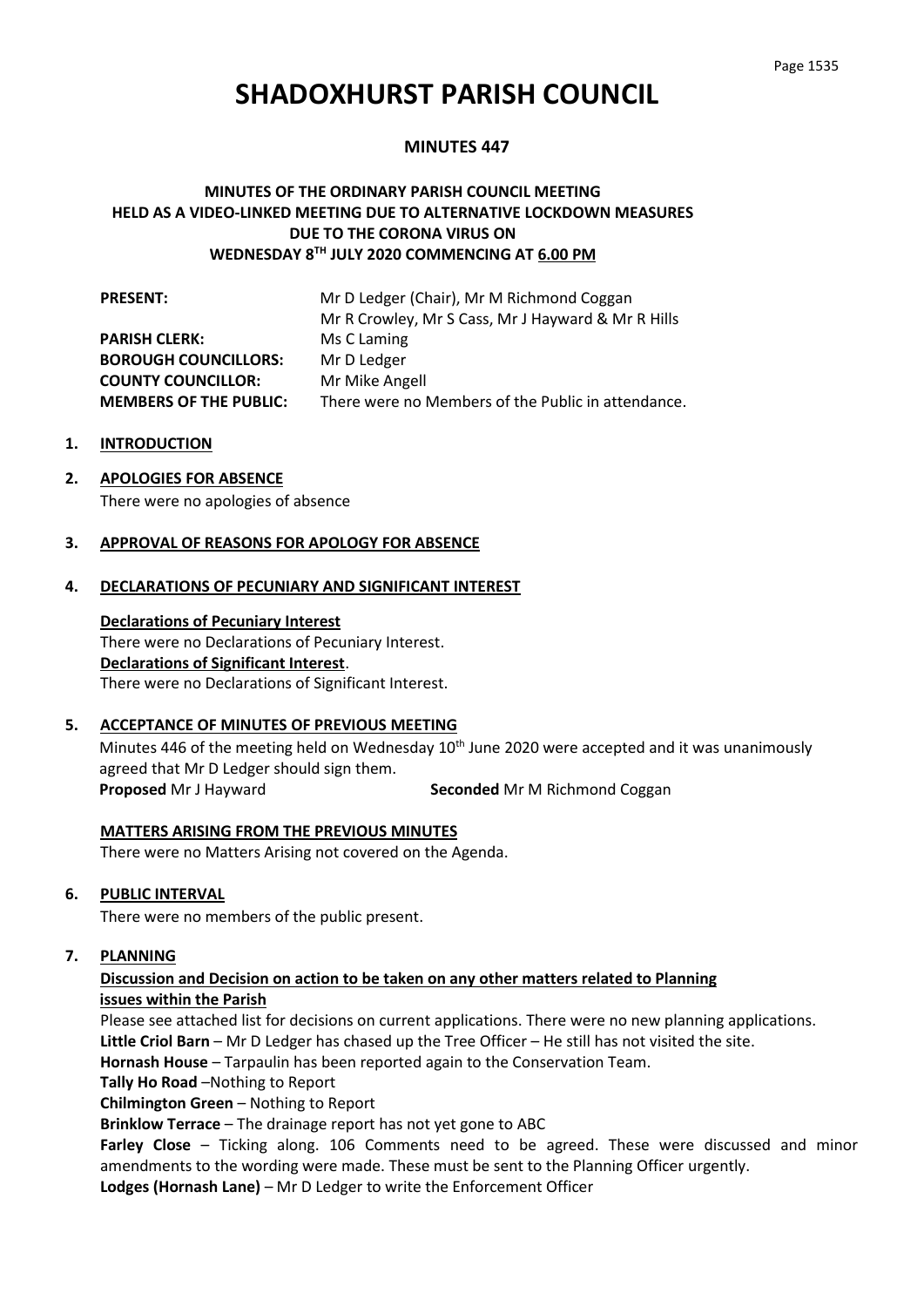#### **8. CORRESPONDENCE, FINANCE AND OTHER COUNCIL BUSINESS**

## **EMAIL CORRESPONDENCE BROUGHT TO THE ATTENTION OF THE MEETING All emails are forwarded to all Councillors**

#### **CORRESPONDENCE, FINANCE AND OTHER COUNCIL BUSINESS**

- **a. Correspondence/Email Correspondence**  All emails are forwarded to all Councillors
- **b. Account Balance**  See attached sheet for June 2020 accounts. **Proposed** Mr J Hayward **Seconded** Mr D Ledger

## **c. Payment of Accounts**

The following accounts were signed off for payment: Clerk's Salary £444.00 D Ledger (Zoom) £113.67 Caretaker's Salary £96.00 Clive Stanley £100.05 CPRE Membership £34.00 Spick n Span £10 EK Fire Protection £142.40 **Proposed** Mr M Richmond Coggan **Seconded** Mr S Cass

- **d. Internet Banking Update** Forms need to be submitted again
- **e. Transparency** Nothing to Report
- **f. Volunteer Network**

Mr D Ledger to update the Volunteer List. A huge thank you to everyone that has volunteered to date.

## **g. Lorry Watch/Speed Watch (currently deferred)**

15 sessions in the last month. It had been reported that 703 vehicles had exceeded 35mph with one clocking in at 56mph. 171 letters have been sent out to the drivers. 518 drivers were recorded over the limit for the  $1<sup>st</sup>$  time. One lorry was caught doing 45mph and this was after the brakes were applied. On a Monday morning it was reported that 43% of drivers were driving over 35mph. Roger and his team are doing an amazing job but more volunteers are still needed.

# **h. Conservation Area Review Group**

Nothing to Report

- **i. Utilities Advisory Group** Surface water issues are still ongoing
- **j. Village Forum**

Nothing to Report

## **k. Shadoxhurst Charity Trust**

To move forward on the application all forms were sent across to Mr M Richmond Coggan for assessment. He requested the refusal letter be forwarded to him.

**l. Annual Parish Meeting**

The next Annual Parish Meeting will be at 6pm on Thursday 13<sup>th</sup> August 2020, this will be followed by the ordinary Parish Meeting at 6.30pm.

## **9. CHAIRMAN'S REPORT**

I put an update in the last minutes about Brinklow Bungalow which the message back from Planning was it is put back for 6 months. I asked further questions about why and if there was anything going on that we needed to know. The reply is they had an extension to put it back to November just in case, though could come forward as early as September. I am keeping an eye on it. Farley Close may come first. Also, I have done a lot of work with finalising the documents for the Trust review.

#### **10. SHADOXHURST WEBSITE**

Town & Parish Council Websites have sent over web pages for the sub group to decide on a layout.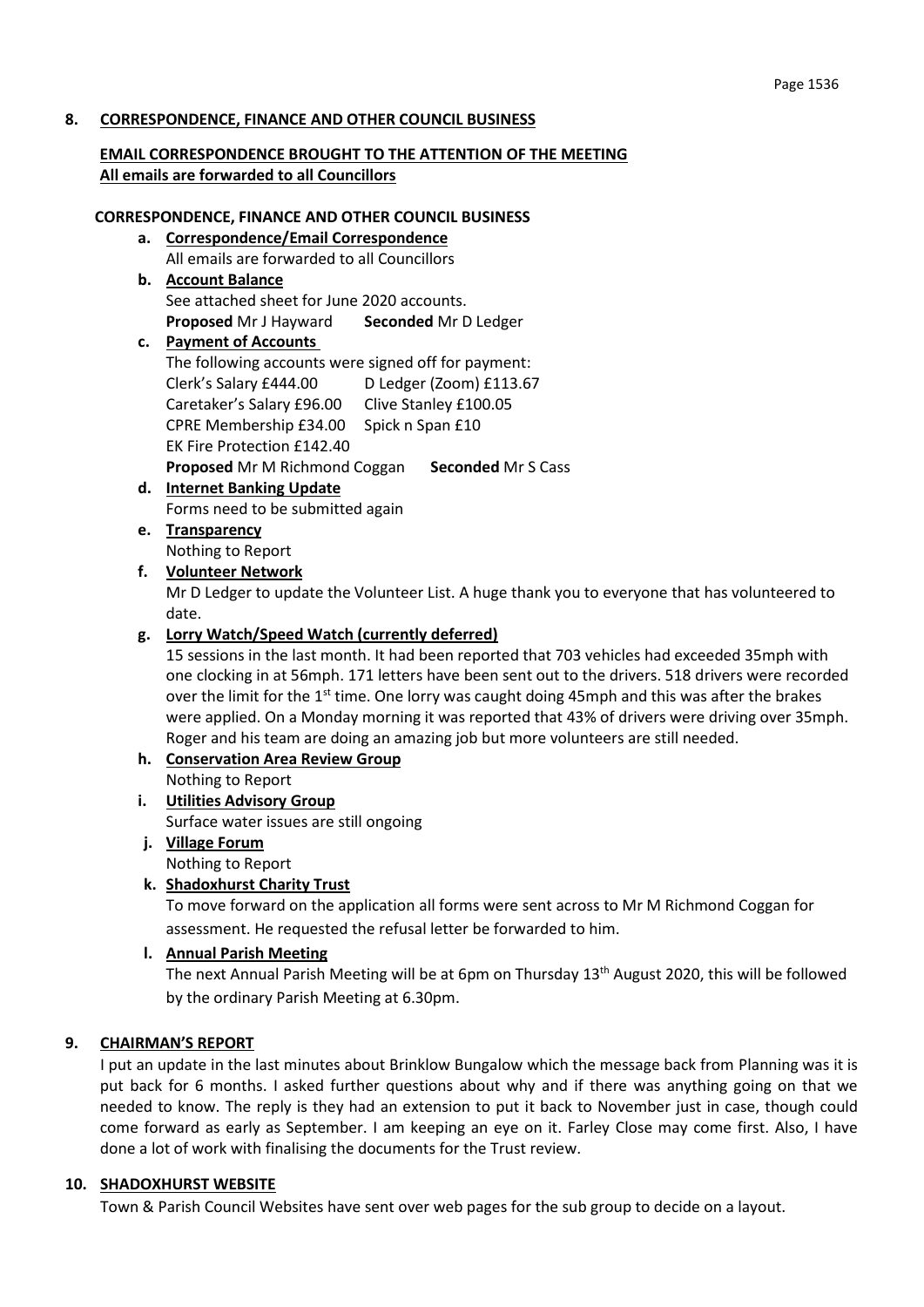Once a decision is made they will transfer the website and make the necessary changes to make it accessible and GDPR compliant.

#### **11. VILLAGE HALL, PAVILION, RECREATION FIELD, VILLAGE GREEN AND SIGN**

#### **Report from VH & P Working Group**

Next Meeting Monday 20<sup>th</sup> July 2020

- **a. Broadband** The broadband in the Village Hall is now up and running. Mr J Hayward was thanked for all the work he put into getting this project completed.
- **b. Pavilion Survey Report/ Pavilion Heaters**

The Clerk to instruct Kingsnorth Electrical to install the switch to enable the heaters to be controlled remotely.

- **c. Replacing Village Hall & Pavilion, kitchen improvements & Maintenance of graveyards** Nothing new to Report. Items will be discussed at the next Working Group Meeting on 20<sup>th</sup> July 2020.
- **d. Village Sign**

Mr R Crowley is waiting for the confirmation on the land ownership.

**e. Reopening of the Village Hall & Pavilion**

Rural Kent have sent through Risk Assessments and documentation on opening the village halls after lockdown. To be discussed during the Working Group Meeting on the 20<sup>th</sup> July.

#### **f. Recreation Field Drainage**

1 quote has been received on the field drainage at the Pavilion Playing Fields. Mr D Ledger will contact other companies for further quotes. Mr R Hills has knowledge of field drainage and will investigate further before any decision is made. The papers will be forwarded to Mr R Hills.

#### **12. BOROUGH COUNCILLORS REPORT**

The Borough Council continued with fortnightly Planning Committees and I attended as before, drafted in to substitute for another Member who is still out of action. They are now back to monthly meetings. Other meetings are now taking place and Full Council will at last be held this month. Many Local Authorities put their Annual Meeting off until next year. I agree with the decision taken here to hold it this year, so the new Mayor can take office. There will be some of the civic parts of the meeting carried out in the Council Chamber with all precautions, but most Council Members will attend via video link.

#### **13. COUNTY COUNCILLOR'S REPORT**

Cllr Mike Angell has reported that KCC has sent out 6.3 million pieces of PPE and have also supplied and paid for over 3000 separate deliveries. It has also been reported that 4657 people helped Kent together helpline, £315 million has been granted for funding Kent Businesses and 5101 library joiners and 368,388 digital items were downloaded from Kent Libraries.

#### **14. KENT HIGHWAYS/PROW**

- a) Highway Improvement Plan (update)
	- Mr Ledger has made enquiries to KCC with regards to the village gates. The form needs to be completed and signed. The costs are still pending.
- b) Items to be reported to KHS/PROW The footpath from St Peter's Way FP AW327 has been completed. Mr D Ledger to write to the PROW Officer about the mess left by the contractor along the margins and request an inspection
- c) Parking outside Rectory Bungalows (currently deferred) Nothing to Report.
- d) The Street (update) Nothing to Report.
- e) Wooden Gates at all entrances/exits into Shadoxhurst (awaiting KCC information)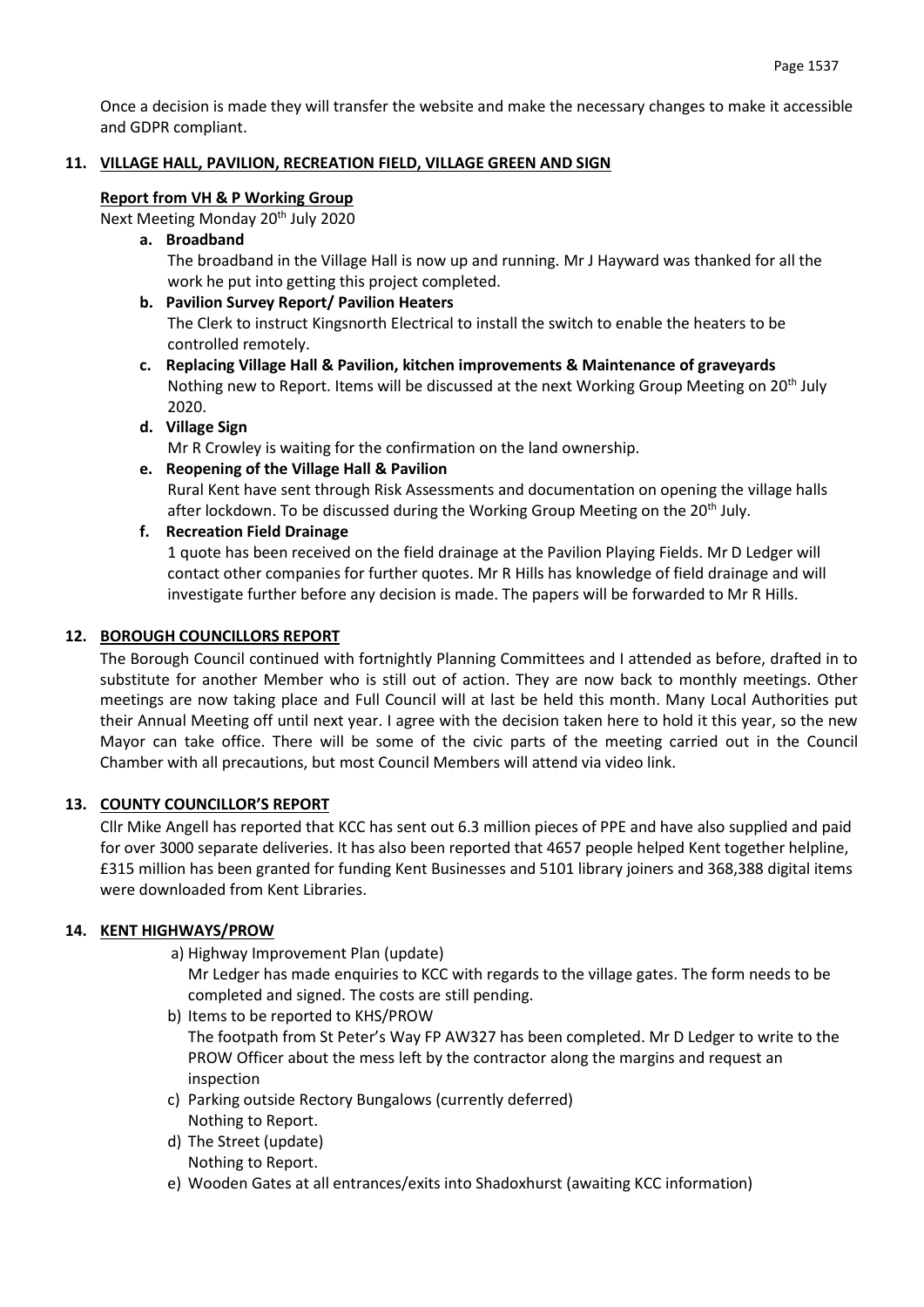## **15. ITEMS FOR INCLUSION ON THE NEXT AGENDA**

Play Area at the Pavilion.

## **16. FORUM FOR EXCHANGE OF INFORMATION BETWEEN COUNCILLORS**

There being no other business the meeting closed at 7.45pm

Signed **Dated Dated** Chairman